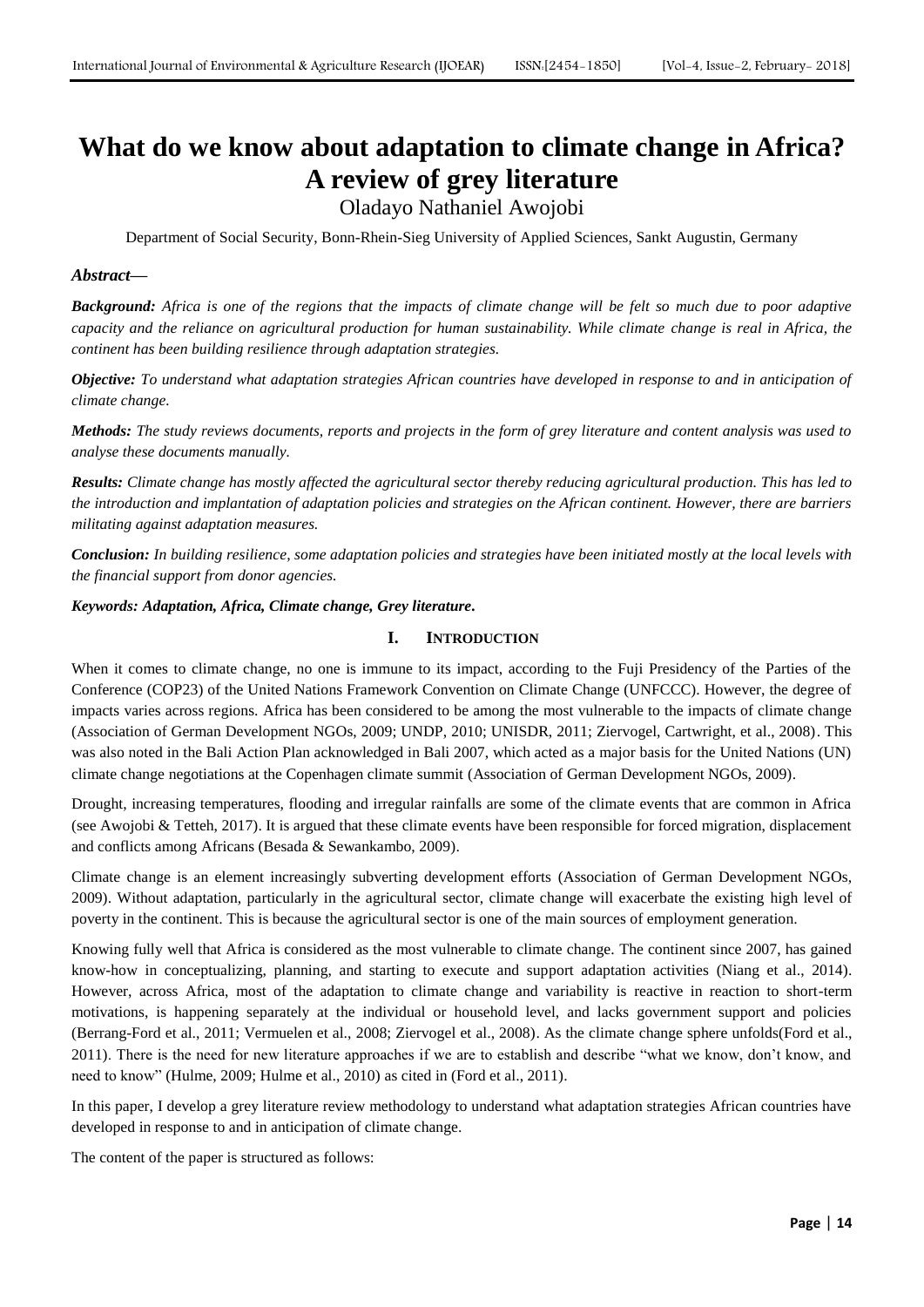- Section 2 explains the methodology employs to understand African adaptation strategies. The paper relies solely on grey literature for the analysis.
- Section 3 describes the findings from the analysis of the grey literature that was used for data gathering.
- Section 4 draws on the conclusion and it uses the solutions to climate change adaptation in Africa from the grey literature as recommendations for the paper.

## **II. MATERIALS AND METHODS**

#### **2.1 Grey literature**

Grey literature is "material that is not formally published by commercial publishers or peer-reviewed journals and is produced by institutions, academics, organizations and government agencies" (Degenhardt et al., 2016, p. 5). It comprises reports, conference proceedings, fact sheets and other documents from organizations, government agencies and institutions (Calabria et al., 2008). This paper decided to deviate from the normal peer-reviewed journals for secondary data collection and focuses on grey literature. The reason behind this is that climate change adaptation in Africa is mostly undertaken by the government and local and international organizations. Most of these organizations have the reports, policy and other documents published on their websites.

#### **2.2 Searching for grey literature**

The growth of the internet has made grey literature quickly accessible electronically in PDF format (Calabria et al., 2008). An electronic search was conducted on Google search engine with the topic "climate change adaptation in Africa pdf." The outcomes of the search produced a lot of literature both in peer-reviewed and grey literature. The grey literature was sorted out from the peer-reviewed articles. Some of the grey literature include reports, documents, studies, briefing note and projects.

Content analysis was used to analyse the data manually. Content analysis is a method ofanalysing documents and it "allows the researcher to test theoretical issues to enhance understanding of data" (Elo & Kyngäs, 2008, p. 108). Why content analysis has been criticized by some scholars, it is considered to bevery flexible in research design (Harwood  $\&$  Garry, 2003).

#### **2.3 Key findings**

This section of the paper presents the findings from the grey literature that met the criteria of the study.

## **2.3.1 Climate change impacts in Africa**

Without the impacts of climate change or future impacts, there will be no need for adaptation. The grey literature reviewed in this paper presents some of the climate change impacts in Africa. For instance, in South Africa, a study by the University of Pretoria found a positive correlation between higher temperatures and the reduction of dry land stable production that affected small-scale farmers (Ziervogelet al., 2008). In the southern African sub-region, El Niño associated with droughts that happened between 1965 and 1997led to the reduction in agricultural production (Chishakwe et al., 2012). Similarly, the United Nations International Strategy for Disaster Reduction reports that the famines that occurred in some parts of Africa in the late 1980s account for the greater part of the distress in relation to the number of casualties (Ethiopia – 300,000; Sudan – 150,000; Mozambique – 100,000; Somalia – 600) (UNISDR, 2011). While there is still continuing debate on the correlation between climate change and conflicts, the Association of German Development NGOs assert that the impacts of climate change pose a greater risk of conflict in various regions of Africa (Association of German Development NGOs, 2009).

## **2.3.2 Planning adaptation**

Climate change will affect Africa now and in the future, according to environmental experts (see Association of German Development NGOs, 2009; UNISDR, 2011; Ziervogel, Taylor, et al., 2008). This has given the political leadership of the continent to take appropriate measures against the impacts of climate change. For example, Kenya has integrated climate change strategies in its national planning documents (FAO, 2014). In Senegal, a National Emergency Fund has been created for disaster risk reduction (UNISDR, 2011). Similarly, in Uganda, budgetary allocations are made yearly to the Department of Disaster Management based on its work plan for disaster risk reduction (UNISDR, 2011). Another model of such is in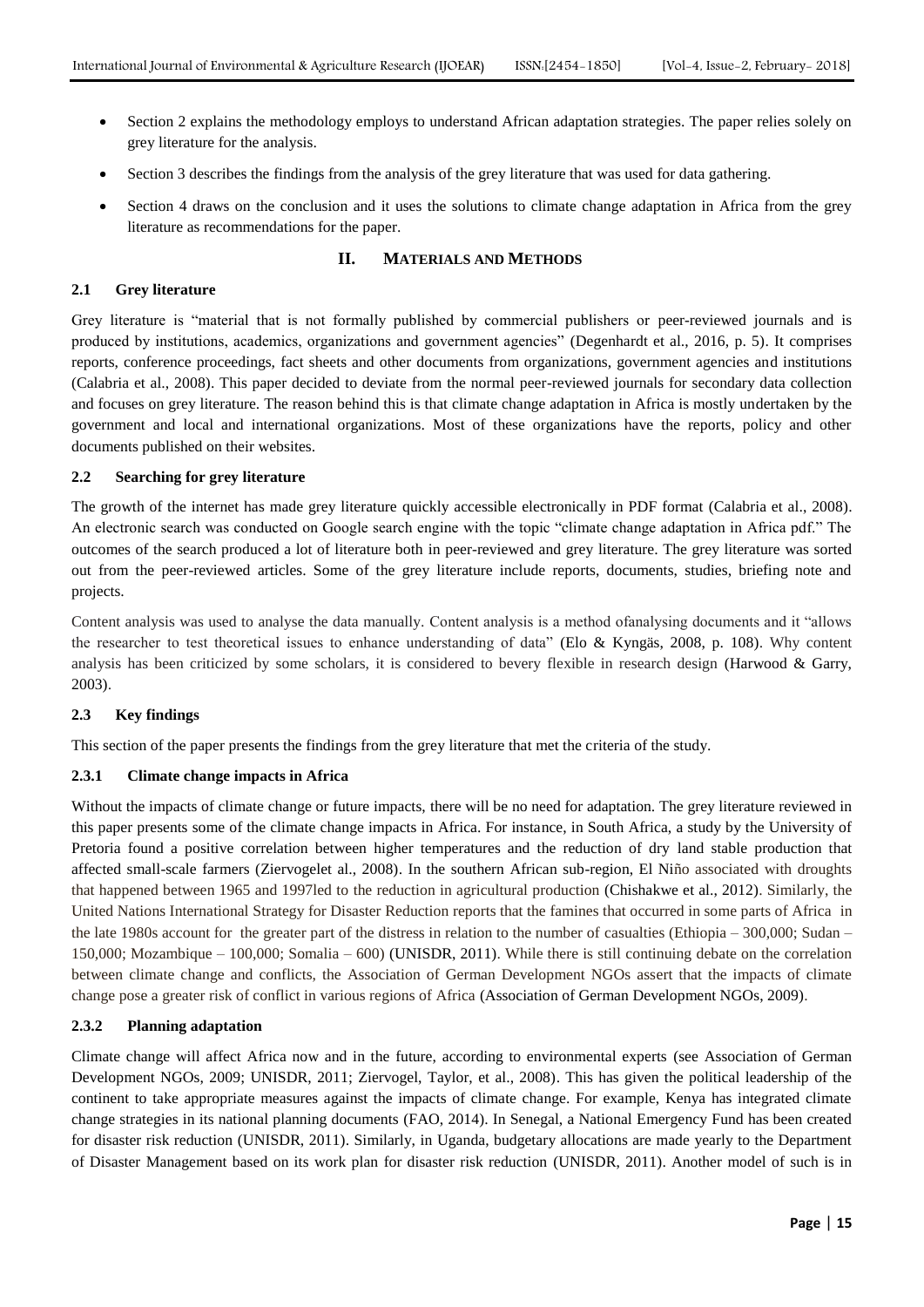place in Mozambique, where 53.9% of resources are committed to the ministry in charge of disaster management to fight disasters (UNISDR, 2011). These plans are to support climate change adaptation (UNISDR, 2011).

## **2.3.3 Practical adaptation responses**

Some African countries have already taken practical steps in building climate resilience through adaptation measures. Most of these projects are supported by international development agencies who finance and designed these adaptation strategies. **Table 1** below lists some of these projects.

| <b>Adaptation Project</b>                                                   | <b>Country</b>                                   | <b>Function</b>                         |
|-----------------------------------------------------------------------------|--------------------------------------------------|-----------------------------------------|
| InforClim <sup>1</sup>                                                      | Senegal                                          | To address gaps between adaptation      |
|                                                                             |                                                  | practices of local government           |
|                                                                             |                                                  | development plans                       |
| <b>SADC</b> Water Sector Climate Change<br>Adaptation Strategy <sup>2</sup> | Southern African Development<br>Community (SADC) | Aims at improving climate resilience in |
|                                                                             |                                                  | the region through integrated and       |
|                                                                             |                                                  | adapted water resources management      |
| FAO-sida intervention $3$                                                   | Ethiopia Kenya Tanzania                          | Adapting to climate change through      |
|                                                                             |                                                  | land and water management in Easter     |
|                                                                             |                                                  | Africa                                  |
| Kyoto world water project <sup>4</sup>                                      | Mauritania                                       | To assist resolve water scarcity and    |
|                                                                             |                                                  | sanitation problems                     |

**TABLE 1 ADAPTATION STRATEGIES IN SOME AFRICAN COUNTRIES**

*Sources: (Akoh et al., 2011<sup>1</sup> ; Department of Environmental Affairs, n.d.<sup>2</sup> ; FAO, 2014<sup>3</sup> ; UNDP, 2010<sup>4</sup> ).*

# **2.3.4 Adaptation finance**

Climate change adaptation is conveyed via a developing system of funds that composed of the Least Developed Countries Fund (LDCF), the Special Climate Change Fund (SCCF) and the Adaptation Fund (AF) (Chishakwe et al., 2012). Most of these funds are small in nature based on the voluntary pledges and donations from donors with the exclusion of the Adaptation Fund (Chishakwe et al., 2012). In Africa, various funds have been used to finance adaptation against climate change. The grey literature reviewed, listed some of the current climate funds significant in this paper. See **Table 2** below.

**TABLE 2**

| <b>ADAPTATION FINANCE AND PROJECTS IN AFRICA</b> |                                     |                                   |
|--------------------------------------------------|-------------------------------------|-----------------------------------|
| <b>Climate Project</b>                           | <b>Administered by</b>              | <b>Total Pledged (US Dollar)</b>  |
| Mitigation Project in Kuyasa, South              | Department of Environmental Affairs | US\$ 3,76 million                 |
| Africa <sup>1</sup>                              |                                     |                                   |
| Africa Biogas Partnership Programme              | Netherland                          | $\epsilon$ 30 million*            |
| Water Security and Climate Resilient             | <b>Adaptation Fund</b>              | US\$ 6,5 million                  |
| Development-Eritrea <sup>1</sup>                 |                                     |                                   |
|                                                  |                                     |                                   |
| Congo Forest Basin $2$                           | AfDB                                | US\$165 million                   |
| Solar-powered water supply and                   | <b>UNDP</b>                         | US\$48,270 and                    |
| irrigation system, Chanyauru,                    |                                     | $US$4,541$ (in two grants)        |
| Tanzania <sup>3</sup>                            |                                     |                                   |
| A community well and land                        | <b>UNDP</b>                         | US\$18,509 and US\$17,690 (in two |
| reclamation, Hadiya village, Niger <sup>3</sup>  |                                     | grants)                           |
| Climate Change Adaptation in Africa <sup>4</sup> | AfDB                                | £24 million**                     |

*Sources: African Union, 2014<sup>1</sup> ; Chishakwe et al., 2012<sup>2</sup> ; UNDP, 2010<sup>3</sup> ; Ziervogel, et al. 2008<sup>4</sup>*

*\*\* The project was financed in British Pound Sterling*

# **2.3.5 What are the barriers to adaptation in Africa?**

Africa recognizes the fact that adaptation is an overriding priority for the continent (African Union, 2014). While efforts have been concentrated in building resilience, there are barriers to adaptation in Africa. The grey literature in this paper illustrates some of these barriers. For instance, in Kenya, while the majority of the farmers are aware of climate change and its impacts,

*<sup>\*</sup>The Project was financed in Euros*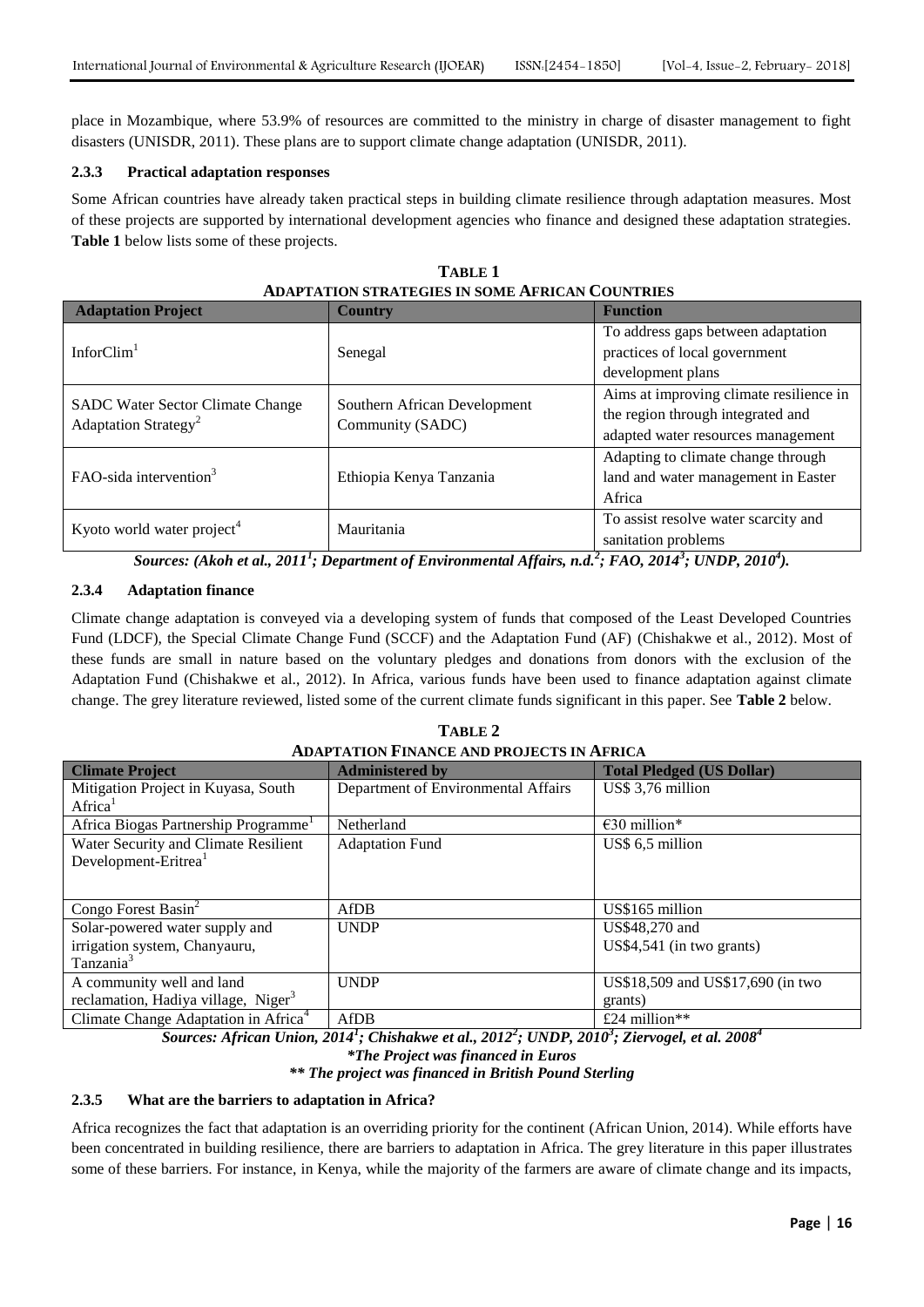they felt that their communities felt cut off from NGOs and government support about what adaptive strategies to embark on (Chishakwe et al., 2012). In the African agricultural sector, firstly, climate change data are not accessible at the spatial resolution needed by farmers and as such farmers battle to harmonize their observations of the weather with climate projections and lose confidence in the projections (Ziervogel et al., 2008). Secondly, the timeframes over which climate date are announced is not of much importance to farmers. While it is expected that policymakers should consider the implications of a 2050 projection, African farmers base their judgement on more immediate issues (Ziervogelet al., 2008). Finally, only a few African scientists have the requisite training and experience to interpret and apply climate change data in the agricultural context (Ziervogel et al., 2008).

#### **III. CONCLUSIONS AND RECOMMENDATIONS**

This grey literature review seeks to contribute to a better understanding of adaptation in Africa. While it is clear and certain that Africa has been considered as vulnerable to climate change from the reviewed literature, studies have shown some practical climate change impacts have affected mostly the agricultural sector. In building resilience, some adaptation policies and strategies have been initiated mostly at the local levels with the financial support from donor agencies. Despite African countries' attempts in building climate resilience through adaptation, there are still many barriers along the way. To address these situations, some recommendations have been suggested by the reviewed grey literature.

- The partnership between disaster risk reduction and climate change adaptation communities should be improved and institutionalized in order for African governments and donors to incorporate both disaster risk reduction and climate change adaptation concern into important public, private and household investment decision, based on the principles of cost-effectiveness and agreeable levels of risk to human life (UNISDR, 2011).
- Mainstreaming adaptation into national and regional economic and social development strategies, frameworks, and priorities will be important in reducing the impacts of climate change on sustainable development (USAID, 2012).
- Many African farmers know that climate change is real, however, many still see its impacts in the light of normal seasonal climate variability. A concerted effort is needed toraise enlightenment of climate change among farmers with the intensity of its implications for the choice of the farming methods, timing, and crop seed varieties (Chagutah, 2010).
- Capacity building and education have been used for agricultural innovation as ways of adapting to climate change impacts, laws and regulations should be drafted and enforced for sustainable use of land and water in communities (FAO, 2014).

#### **REFERENCES**

- [1]. African Union. (2014). African strategy on climate change. Retrieved January 11, 2018, from http://cap.africaplatform.org/sites/default/files/resources/AMCEN-15-REF-11-
- %20Draft%20African%20Union%20strategy%20on%20climate%20change%20-%20English%20%281%29.pdf
- [2]. Association of German Development NGOs. (2009). Adaption to Climate Change in the Joint Africa-EU Strategy and the Copenhagen Climate Summit. Germanwatch. Retrieved from https://germanwatch.org/klima/adafeucop.pdf
- [3]. Awojobi, O. N., & Tetteh, J. (2017). THE IMPACTS OF CLIMATE CHANGE IN AFRICA: A REVIEW OF THE SCIENTIFIC LITERATURE. *Journal of International Academic for Multidisciplinary*, *5*(11), 39–52.
- [4]. Berrang-Ford, L., Ford, J. D., & Paterson, J. (2011). Are we adapting to climate change? *Global Environmental Change*, *21*(1), 25– 33. https://doi.org/10.1016/j.gloenvcha.2010.09.012
- [5]. Besada, H., & Sewankambo, N. (2009). CIGI Special Report: Climate Change in Africa: Adaptation, Mitigation and Governance Challenges. The Centre for International Governance Innovation (CIGI). Retrieved from https://www.cigionline.org/sites/default/files/climate\_change\_in\_africa\_3.pdf
- [6]. Calabria, B., Phillips, B., Singleton, J., Mathers, B., Congreve, E., Degenhardt, L., & McLaren, J. (2008). *Searching the grey literature to access information on drug and alcohol research: a resource to identify drug related databases and web sites*. Sydney, NSW, Australia: National Drug and Alcohol Research Centre, University of New South Wales.
- [7]. Chagutah, T. (2010). Climate Change Vulnerability and Adaptation Preparedness in Southern Africa: Zimbabwe Country Report. Heinrich Böll Stiftung.
- [8]. Chishakwe, N., Chambwera, M., & Murray, L. (2012). *Building climate change adaptation on community experiences lessons from community-based natural resource management in southern Africa*. London: International Inst. for Environment and Development.
- [9]. Degenhardt, L., Gibson, G., Leung, J., Kumvaj, M., & Larney, S. (2016). Searching the grey literature to access research on illicit drug use, HIV and viral hepatitis. *NATIONAL DRUG AND ALCOHOL RESEARCH CENTRE, UNIVERSITY OF NEW SOUTH WALES, SYDNEY*.